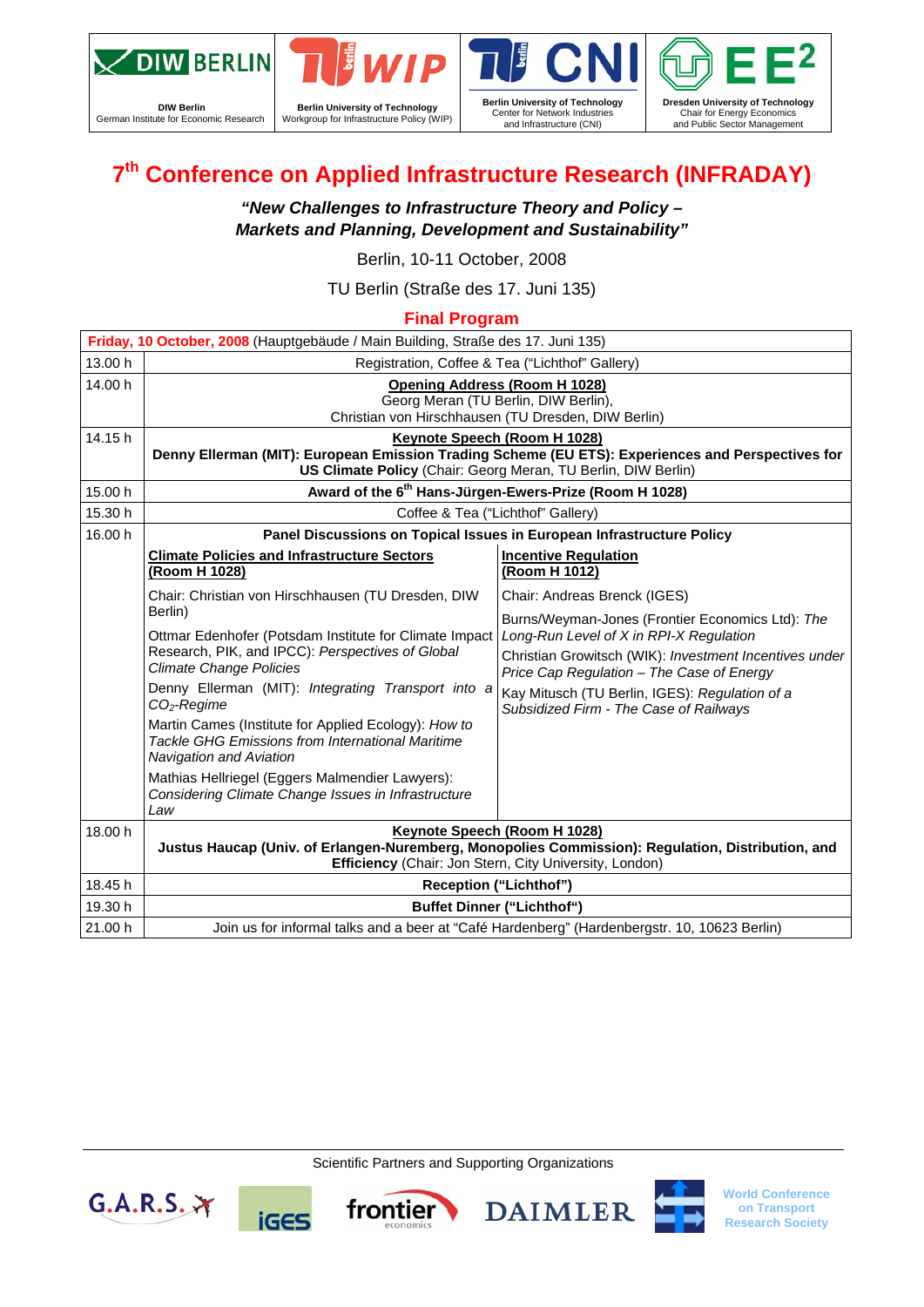

**DIW Berlin**  German Institute for Economic Research



|<br>| **Berlin University of Technology**  Center for Network Industries and Infrastructure (CNI)



# **7th Conference on Applied Infrastructure Research (INFRADAY)**

#### **Final Program**

|                    | Saturday, 11 October, 2008 (Hauptgebäude / Main Building, Straße des 17. Juni 135)                                                                                                                                                                                                                                                                                                                                                                                                                                                                                                                                     |                                                                                                                                                                                                                                                                                                                                                                                                                                                                                                                                                                                                        |                                                                                                                                                                                                                                                                                                                                                                                                                                                                                                                                                                                           |                                                                                                                                                                                                                                                                                                                                                                                                                                                                                                                                                                                                                       |                                                                                                                                                                                                                                                                                                                                                                                                                                                                                                                                                                                                                                                |                           |                                                                                                                                                                                                                                                                                                                                                                                                                                                                                                                                                                                                                         |                                                                                                                                                                                                                                                                                                                                                                                                                                                                                                                                                                                                     |  |
|--------------------|------------------------------------------------------------------------------------------------------------------------------------------------------------------------------------------------------------------------------------------------------------------------------------------------------------------------------------------------------------------------------------------------------------------------------------------------------------------------------------------------------------------------------------------------------------------------------------------------------------------------|--------------------------------------------------------------------------------------------------------------------------------------------------------------------------------------------------------------------------------------------------------------------------------------------------------------------------------------------------------------------------------------------------------------------------------------------------------------------------------------------------------------------------------------------------------------------------------------------------------|-------------------------------------------------------------------------------------------------------------------------------------------------------------------------------------------------------------------------------------------------------------------------------------------------------------------------------------------------------------------------------------------------------------------------------------------------------------------------------------------------------------------------------------------------------------------------------------------|-----------------------------------------------------------------------------------------------------------------------------------------------------------------------------------------------------------------------------------------------------------------------------------------------------------------------------------------------------------------------------------------------------------------------------------------------------------------------------------------------------------------------------------------------------------------------------------------------------------------------|------------------------------------------------------------------------------------------------------------------------------------------------------------------------------------------------------------------------------------------------------------------------------------------------------------------------------------------------------------------------------------------------------------------------------------------------------------------------------------------------------------------------------------------------------------------------------------------------------------------------------------------------|---------------------------|-------------------------------------------------------------------------------------------------------------------------------------------------------------------------------------------------------------------------------------------------------------------------------------------------------------------------------------------------------------------------------------------------------------------------------------------------------------------------------------------------------------------------------------------------------------------------------------------------------------------------|-----------------------------------------------------------------------------------------------------------------------------------------------------------------------------------------------------------------------------------------------------------------------------------------------------------------------------------------------------------------------------------------------------------------------------------------------------------------------------------------------------------------------------------------------------------------------------------------------------|--|
| 8.00 h             |                                                                                                                                                                                                                                                                                                                                                                                                                                                                                                                                                                                                                        | Registration, Coffee & Tea                                                                                                                                                                                                                                                                                                                                                                                                                                                                                                                                                                             |                                                                                                                                                                                                                                                                                                                                                                                                                                                                                                                                                                                           |                                                                                                                                                                                                                                                                                                                                                                                                                                                                                                                                                                                                                       |                                                                                                                                                                                                                                                                                                                                                                                                                                                                                                                                                                                                                                                |                           |                                                                                                                                                                                                                                                                                                                                                                                                                                                                                                                                                                                                                         |                                                                                                                                                                                                                                                                                                                                                                                                                                                                                                                                                                                                     |  |
| 9.00h              | Keynote Speech: Peter Forsyth (Monash University): Infrastructure Regulation and Investments (Room H 1028)<br>Chair: Kay Mitusch (TU Berlin, IGES)                                                                                                                                                                                                                                                                                                                                                                                                                                                                     |                                                                                                                                                                                                                                                                                                                                                                                                                                                                                                                                                                                                        |                                                                                                                                                                                                                                                                                                                                                                                                                                                                                                                                                                                           |                                                                                                                                                                                                                                                                                                                                                                                                                                                                                                                                                                                                                       |                                                                                                                                                                                                                                                                                                                                                                                                                                                                                                                                                                                                                                                |                           |                                                                                                                                                                                                                                                                                                                                                                                                                                                                                                                                                                                                                         |                                                                                                                                                                                                                                                                                                                                                                                                                                                                                                                                                                                                     |  |
| 9.45 h             | <b>Regulation I</b><br>(Room H 1012)                                                                                                                                                                                                                                                                                                                                                                                                                                                                                                                                                                                   | <b>Climate Change Issues</b><br>(Room H 1035)                                                                                                                                                                                                                                                                                                                                                                                                                                                                                                                                                          |                                                                                                                                                                                                                                                                                                                                                                                                                                                                                                                                                                                           | Productivity<br>(Room H 2035)                                                                                                                                                                                                                                                                                                                                                                                                                                                                                                                                                                                         |                                                                                                                                                                                                                                                                                                                                                                                                                                                                                                                                                                                                                                                | Modeling<br>(Room H 2036) |                                                                                                                                                                                                                                                                                                                                                                                                                                                                                                                                                                                                                         | Infrastructure over Time<br>(Room H 2037)                                                                                                                                                                                                                                                                                                                                                                                                                                                                                                                                                           |  |
|                    | Chair: Willems (Tilburg<br>University)                                                                                                                                                                                                                                                                                                                                                                                                                                                                                                                                                                                 | Chair:Neuhoff (University<br>of Cambridge)                                                                                                                                                                                                                                                                                                                                                                                                                                                                                                                                                             |                                                                                                                                                                                                                                                                                                                                                                                                                                                                                                                                                                                           | Chair: Walter (TU Dresden)                                                                                                                                                                                                                                                                                                                                                                                                                                                                                                                                                                                            |                                                                                                                                                                                                                                                                                                                                                                                                                                                                                                                                                                                                                                                |                           | Chair: Tanner (TU Berlin)                                                                                                                                                                                                                                                                                                                                                                                                                                                                                                                                                                                               | Chair: Weinmann (ESMT)                                                                                                                                                                                                                                                                                                                                                                                                                                                                                                                                                                              |  |
|                    | Le Lannier (U. Paris XI,<br>GRJM; and U. Paris I,<br>CES): Contractual Design<br>and Renegotiation: Impacts<br>on Yardstick Competition<br>Efficiency<br>Meran (TU Berlin, DIW<br>Berlin): Increasing Block<br>Tariffs in the Water Sector<br>Nunes / Petrov / Keller /<br>Cheng (KEMA Consulting):<br>Setting Investment<br>Incentives in a TOTEX-<br><b>Regulatory Environment</b><br>Bjørndal / Bjørndal /<br>Johnsen (Norwegian<br>School of Economics and<br><b>Business Administration):</b><br>Adjusting for Time Lags in<br>a Yardstick Regulation<br>Model – The Case of<br>Electricity Networks in<br>Norway | Eckhause (Logistics<br>Management Institute) /<br>Gabriel (U. Maryland): A<br>Real Options Approach for<br>Investments in Low-<br>Carbon Energy Research &<br>Development<br>Abrell / Weigt (TU<br>Dresden): Green Emission<br>Allowances? How Much to<br>Pay for a Renewable<br>Premium on Top of the<br>ETS<br>Mansanet-Bataller / Leseur<br>/ Hervé-Mignucci (Caisse<br>des Depots) <i>: Energy</i><br>Infrastructures in France -<br>Climate Change<br>Vulnerabilities and<br><b>Adaptation Possibilities</b><br>Hellriegel (Eggers<br>Malmendier Lawyers):<br>Carbon Capture and<br>Storage - CCS |                                                                                                                                                                                                                                                                                                                                                                                                                                                                                                                                                                                           | Triebs / Jamasb / Pollitt (U.<br>Cambridge, Judge<br><b>Business School):</b><br>Productivity and Efficiency<br>of US Gas Transmission<br>Companies: A European<br><b>Regulatory Perspective</b><br>Walter (TU Dresden):<br>Economies of Scale and<br>Scope in Germany's Urban<br><b>Public Transport</b><br>Wetzel (U. Lüneburg):<br>European Railway<br>Deregulation: The<br><b>Environmental Conditions</b><br>on Efficiency<br>Cullmann (DIW Berlin) /<br>Farsi / Filippini (ETH<br>Zurich): International<br>Benchmarking in the<br>German and Swiss Urban<br><b>Public Transport Sector</b><br>using Panel Data | Influence of Regulatory and                                                                                                                                                                                                                                                                                                                                                                                                                                                                                                                                                                                                                    | Auctions                  | Gille (Institute of Transport,<br>Railway Construction and<br>Operation): Evaluating<br><b>Infrastructure Capacity</b><br><b>Using Multiscaling Analysis</b><br>Czerny (WHU) / Mitusch /<br>Tanner (TU Berlin): The<br>Allocation of Capacity<br>Bottlenecks at a Congested<br>Rail Network: Rail Traffic<br><b>Maximization versus</b><br>Gabriel (U. Maryland) /<br>Leuthold (TU Dresden):<br><b>Solving Discretely</b><br>Constrained MPECS in<br>Electricity Markets - With<br><b>Application to Europe</b>                                                                                                         | Knaus / Borrmann (U.<br>Vienna): Optimal Franchise<br>Duration with Stochastic<br>Demand<br>Geske<br>(Forschungszentrum<br>Jülich, Systems Analysis<br>and Technology<br>Evaluation): Urban<br>Structure and Demographic<br>Development<br>Weinmann / Burger<br>(ESMT): Determinates of<br>Privatization Revenues in<br><b>East European and Central</b><br><b>Asian Electricity</b><br>Restructuring                                                                                                                                                                                               |  |
| 11.30 h            |                                                                                                                                                                                                                                                                                                                                                                                                                                                                                                                                                                                                                        |                                                                                                                                                                                                                                                                                                                                                                                                                                                                                                                                                                                                        |                                                                                                                                                                                                                                                                                                                                                                                                                                                                                                                                                                                           | Coffee & Tea, Refreshments, Snacks ("Lichthof" Gallery)                                                                                                                                                                                                                                                                                                                                                                                                                                                                                                                                                               |                                                                                                                                                                                                                                                                                                                                                                                                                                                                                                                                                                                                                                                |                           |                                                                                                                                                                                                                                                                                                                                                                                                                                                                                                                                                                                                                         |                                                                                                                                                                                                                                                                                                                                                                                                                                                                                                                                                                                                     |  |
| 11.45h             | <b>Regulation II</b><br>(Room H 1012)<br>Chair: Growitsch (WIK)<br>Argenton / Willems (Tilburg<br>University): Exclusivity as<br>(In)efficient Insurance<br>Kobayashi / Ohba (Nihon<br>University): Cost Padding,<br>Monitoring, and Regulation<br>Marra (LUISS-Guido Carli<br>U.): Regulating Service<br>Delivery by Tiers of<br>Governance: An<br>Institutional Approach<br>Growitsch / Stronzik (WIK):<br>Ownership Unbundling of<br>Gas Transmission<br>Networks - Theoretical<br><b>Background and Empirical</b><br>Evidence                                                                                      | Technologies<br>(Room H 1035)<br>Economics)<br>Roberts (Frontier<br>Meter Roll-Out<br>Economics and                                                                                                                                                                                                                                                                                                                                                                                                                                                                                                    | <b>Innovation in Energy</b><br>Chair: Riechmann (Frontier<br>Neuhoff (U. Cambridge):<br>Learning by Doing with<br><b>Constrained Growth Rates</b><br>- An Application to Energy<br><b>Technology Policy</b><br>Riechmann / Deasley /<br>Economics): Maximising<br>the Benefit from a Smart<br>Haney / Jamasb / Pollitt (U.<br>Cambridge): Smart<br><b>Metering and Electricity</b><br>Demand - Technology,<br>International Experience<br>Hellmer (Blekinge Institute<br>of Technology): Switching<br>Costs and Lock-In Effects -<br>The Swedish Market for<br><b>Residential Heating</b> |                                                                                                                                                                                                                                                                                                                                                                                                                                                                                                                                                                                                                       | Investment<br>(Room H 2035)<br>Chair: Välilä (European<br>Investment Bank)<br>Välilä /Gonzalez Alegre /<br>Kolev (European<br>Investment Bank): Public<br><b>Investment and Total</b><br><b>Factor Productivity in</b><br>Europe<br>Camacho / Menezes (U.<br>Queensland): Price<br>Regulation and Investment:<br>a Real Options Approach<br>Toth / Morasch<br>(Bundeswehr University,<br>Munich): Assigning Tasks<br>in Public Infrastructure<br>Projects: Specialized<br>Private Agents or Public<br>Private Partnerships?<br>Gehrt / Beckers / Klatt (TU<br>Berlin): Evaluation of<br>Private Financing<br><b>Structures in PPP Projects</b> |                           | Organizational Models<br>(Room H 2036)<br>Chair: Klatt (TU Berlin)<br>Stern / Dassiou (City U.):<br>Institutional Underpinnings<br>of Trustworthiness in<br>Infrastructure Contracts:<br><b>Trust and Trust</b><br>Perceptions<br>Amaral / Yvrande-Billon (U<br>of Paris I Panthéon -<br>Sorbonne): Make or Buy<br>Urban Public Transport<br>Services: A Rational<br>Choice?<br>Nilsson (VTI): Public<br>Private Partnerships: Why<br>and How?<br>de Brux (U. Paris I<br>Panthéon Sorbonne, CES):<br>The Dark and Blue Sides of<br>Renegotiation - An<br><b>Application to Transport</b><br><b>Concession Contracts</b> | <b>Spatial Dimension</b><br>(Room H 2037)<br>Chair: Ahlfeldt (U. of<br>Hamburg)<br>Waisman / Grazi / van den<br>Bergh (CIRED):<br><b>Agglomeration Economies</b><br>and Spatial Sustainability<br>Piron / Delons (Vinci):<br>Pirandello, a Global<br>Economical Urban Model<br>Da Silva / Almeida (U.<br>Federal de Vicosa): Trade<br>and Infrastructure: Their<br>Relationship in Brazilian<br><b>States</b><br>Ahlfeldt (U. Hamburg): A<br>New Central Station for a<br>Unified City - Predicting<br><b>Impact on Property Prices</b><br>for Urban Railway Network<br><b>Extensions in Berlin</b> |  |
|                    | Lunch ("Lichthof")                                                                                                                                                                                                                                                                                                                                                                                                                                                                                                                                                                                                     |                                                                                                                                                                                                                                                                                                                                                                                                                                                                                                                                                                                                        |                                                                                                                                                                                                                                                                                                                                                                                                                                                                                                                                                                                           |                                                                                                                                                                                                                                                                                                                                                                                                                                                                                                                                                                                                                       |                                                                                                                                                                                                                                                                                                                                                                                                                                                                                                                                                                                                                                                |                           |                                                                                                                                                                                                                                                                                                                                                                                                                                                                                                                                                                                                                         |                                                                                                                                                                                                                                                                                                                                                                                                                                                                                                                                                                                                     |  |
| 13.15h             |                                                                                                                                                                                                                                                                                                                                                                                                                                                                                                                                                                                                                        |                                                                                                                                                                                                                                                                                                                                                                                                                                                                                                                                                                                                        |                                                                                                                                                                                                                                                                                                                                                                                                                                                                                                                                                                                           |                                                                                                                                                                                                                                                                                                                                                                                                                                                                                                                                                                                                                       |                                                                                                                                                                                                                                                                                                                                                                                                                                                                                                                                                                                                                                                |                           |                                                                                                                                                                                                                                                                                                                                                                                                                                                                                                                                                                                                                         |                                                                                                                                                                                                                                                                                                                                                                                                                                                                                                                                                                                                     |  |
| 14.15h             |                                                                                                                                                                                                                                                                                                                                                                                                                                                                                                                                                                                                                        |                                                                                                                                                                                                                                                                                                                                                                                                                                                                                                                                                                                                        |                                                                                                                                                                                                                                                                                                                                                                                                                                                                                                                                                                                           | Keynote Speech: Bert Willems (TILEC, University of Tilburg)                                                                                                                                                                                                                                                                                                                                                                                                                                                                                                                                                           |                                                                                                                                                                                                                                                                                                                                                                                                                                                                                                                                                                                                                                                |                           |                                                                                                                                                                                                                                                                                                                                                                                                                                                                                                                                                                                                                         |                                                                                                                                                                                                                                                                                                                                                                                                                                                                                                                                                                                                     |  |
| 15.00 h            | Electricity I                                                                                                                                                                                                                                                                                                                                                                                                                                                                                                                                                                                                          | Internet &<br>Telecommunication                                                                                                                                                                                                                                                                                                                                                                                                                                                                                                                                                                        | <b>GARS Air I</b>                                                                                                                                                                                                                                                                                                                                                                                                                                                                                                                                                                         |                                                                                                                                                                                                                                                                                                                                                                                                                                                                                                                                                                                                                       | <b>WTRS Transport I</b>                                                                                                                                                                                                                                                                                                                                                                                                                                                                                                                                                                                                                        |                           | Gas                                                                                                                                                                                                                                                                                                                                                                                                                                                                                                                                                                                                                     | Health I                                                                                                                                                                                                                                                                                                                                                                                                                                                                                                                                                                                            |  |
| 16.45 h<br>17.00 h | Electricity II                                                                                                                                                                                                                                                                                                                                                                                                                                                                                                                                                                                                         |                                                                                                                                                                                                                                                                                                                                                                                                                                                                                                                                                                                                        | <b>GARS Air II</b>                                                                                                                                                                                                                                                                                                                                                                                                                                                                                                                                                                        | Coffee & Tea, Refreshments, Snacks                                                                                                                                                                                                                                                                                                                                                                                                                                                                                                                                                                                    | Transport II: Road                                                                                                                                                                                                                                                                                                                                                                                                                                                                                                                                                                                                                             |                           | <b>Transport and</b>                                                                                                                                                                                                                                                                                                                                                                                                                                                                                                                                                                                                    | Health II                                                                                                                                                                                                                                                                                                                                                                                                                                                                                                                                                                                           |  |

Scientific Partners and Supporting Organizations











**World Conference on Transport Research Society**